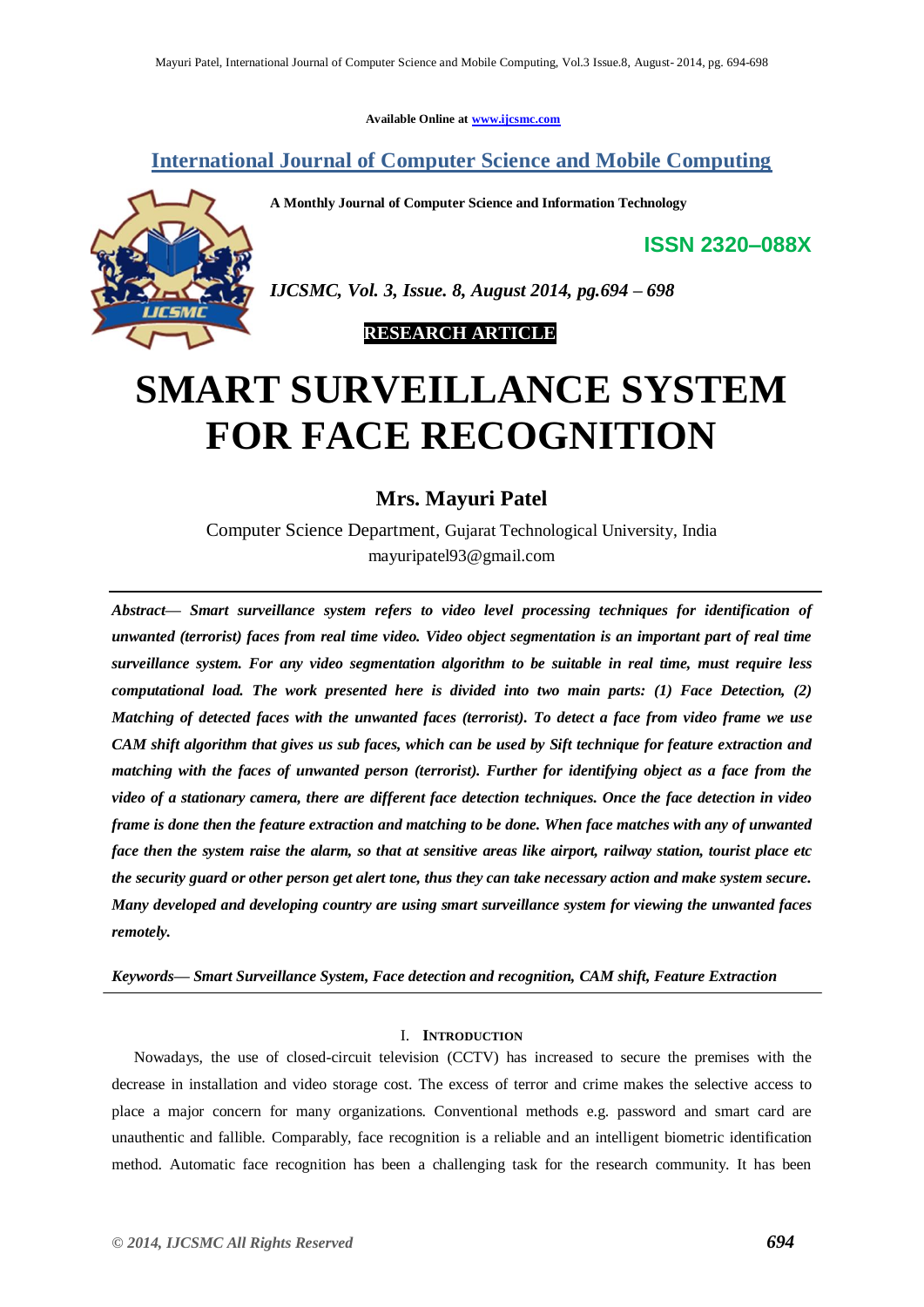extensively adopted by the applications including biometrics, surveillance, security identification, and authentication. Face recognition usually exploit high-dimensional information which makes it computationally intensive. In addition, wrong detected features can make the recognition process even slower [1].Thus, the interest in robust face recognition techniques to determine whether two facial images belong to same person is increasing rapidly.

Security being popular domain of face recognition, allows us to mount a CCTV camera on fixed position and have a controlled flow of people, thus restricting pose and illumination. Although this reduces the complexity of face recognition, there is still a concern regarding the real time protection of sensitive portion. It should be noted that this problem is somewhat a hard task and can be solved by automatically shooting the unauthorized person attempting to trespass the sensitive area.

Feature observation frameworks have long been being used to screen security touchy areas. The history of feature reconnaissance comprises of three eras of frameworks (era observation frameworks) which are called 1GSS, 2GSS and 3GSS. [2]

#### II. **LITERATURE SURVEY**

This chapter covers the studies and work related to the topic. A lot of work has been carried on object detection, tracking and calibration of cameras. A Smart Surveillance System makes utilization of programmed picture understanding method to concentrate data from the observation information. Pictures are recognized as a standout amongst the most essential medium of passing on data. A vital part of machine taking in is to comprehend the picture and to concentrate data out of it. To comprehend a picture the first step is to portion it and discover distinctive questions in it. Although division is recognized to be one of the essential steps in article detection, it is additionally acknowledged to be a standout amongst the most prominent issues in workstation vision. B & Yung in his audit of past related studies, ordered these procedures into taking after: threshold methodologies, shape based methodologies, district based methodologies, grouping based methodologies and other streamlining based methodologies utilizing a Bayesian framework, neural systems. A couple of division systems for article recognition have been examined underneath. [5].

- (1) **Video Surveillance System**
- (2) **Color Image Segmentation**
- (3) **Moving Object Detection**
- (4) **Face Detection**
- (5) **Feature Extraction**
- (6) **Face recognition**

#### III. **PROPOSED METHODOLOGY**

Currently, in Smart Surveillance System, the stationary cameras are just recording a video, and store it in their database. These stored videos are later on viewed if necessary or to be checked that who has done any malfunction. Thus we later on come to know who has done such malfunction activity. Therefore we need a Surveillance system in which on detecting any of such person's face, it should give us a signal or raise an alarm.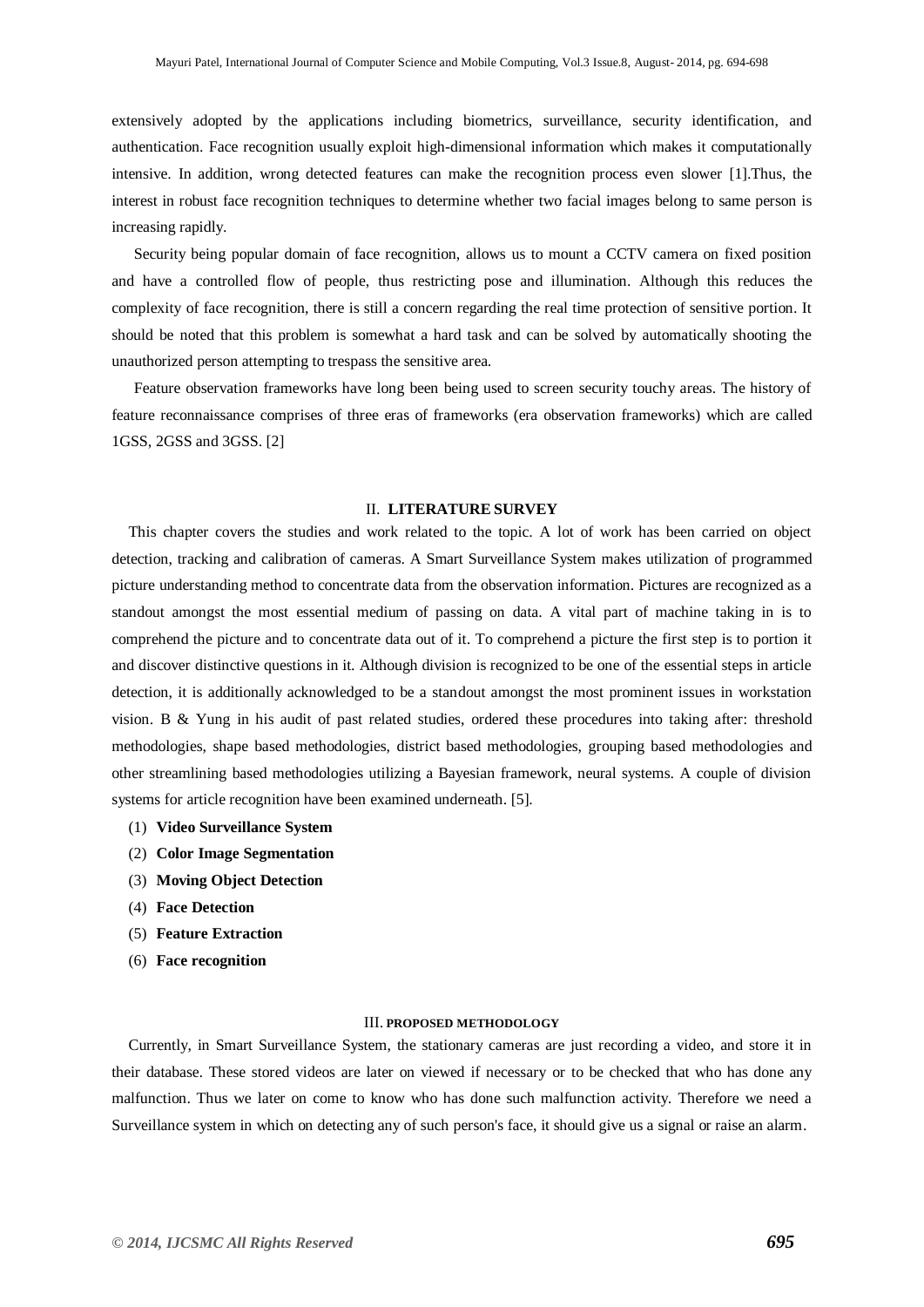

#### **Figure 1: Data Flow of the Proposal**

In order to develop a Smart Surveillance System, first we consider that a stationary camera is capturing video and that video is further processed. This process takes video as input and generate the different frames. Each frame may contain multiple faces. Each face's location, size and position is different, therefore the face alignment process is to be done. After face alignment the sub faces are matched by a feature extraction or matching technique with already build dataset of unwanted users or Terrorist. If any of the face is matched with the unwanted user or Terrorist then alarm is raised. Only terrorist faces to be matched, in case of other person, no alarm should raise and further process with new frames to be processed.

#### *A. CAM SHIFT*

Cam shift is called Continuously Adaptive Mean Shift focused around the mean movement Calculation [2]. Cam shift utilizes the Hue channel to follow objects subsequent to by utilizing the Hue channel focused around HSV shade model, objects with distinctive colours might be perceived. In view of the colour data, Cam shift tracks questions speedier and devours generally little CPU assets. More level registering asset necessity empowers Cam shift to turn into a one of constant face following calculations.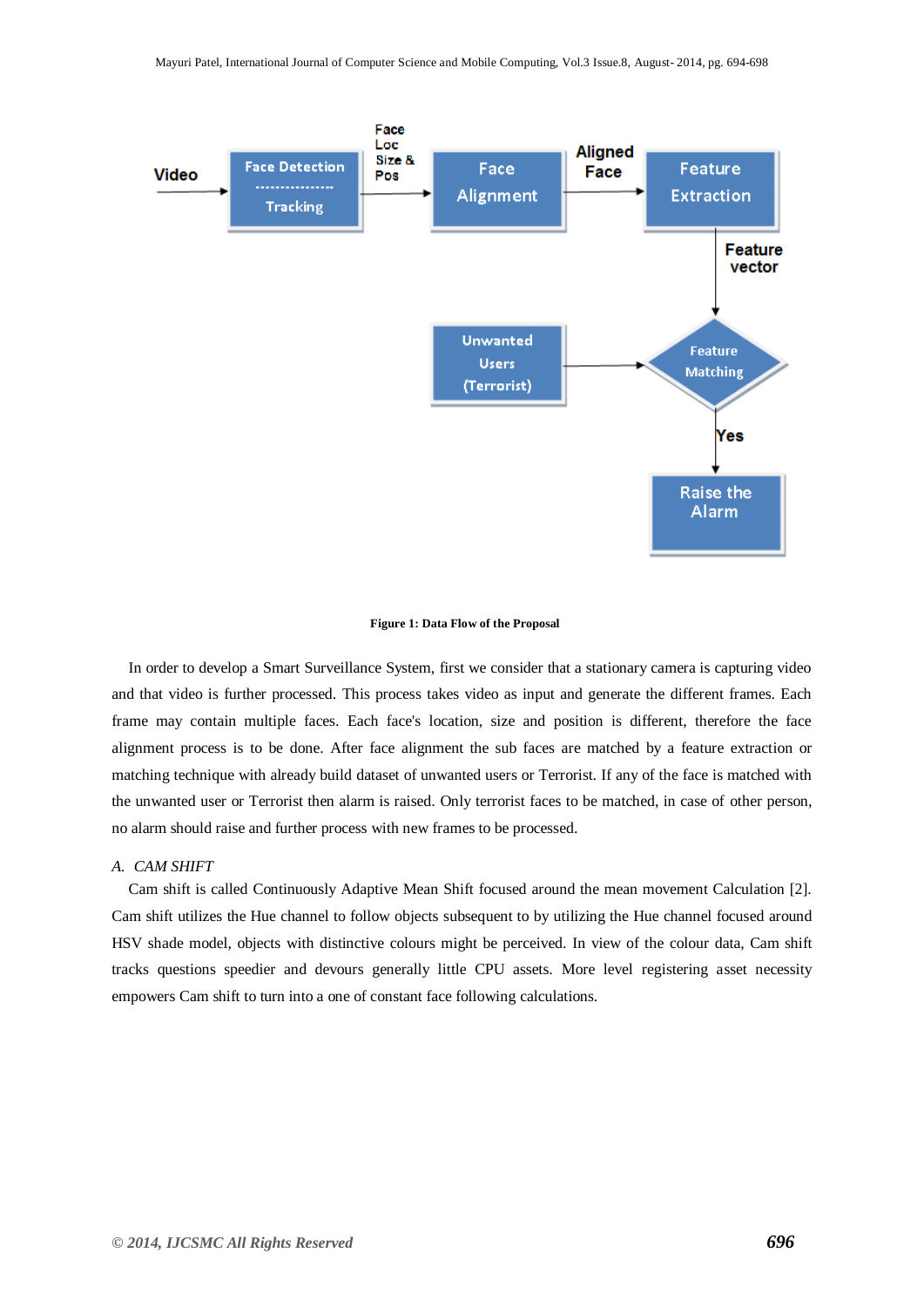

F**igure 2: Block diagram of the proposed approach**

## IV.**CONCLUSION**

We have developed a Smart Surveillance System, where a camera is stationary and continuously recording a video, this video processed further for frame generation, face localization, positioning, aligning, generating sub faces and then extracting features to match with the unwanted faces using any feature matching technique. If any faces from the database of unwanted person, matches then the system raise an alarm and for non-matching faces there is no action. This raised alarm alerts to the security person that an unwanted parson is in range or entering the system. We can use these systems at any sensitive places like Airport, shopping mall, railway station, any tourist place etc.

#### **REFERENCES**

- [1] L.S. Oliveira, D.L. Borges, F.B. Vidal, L. Chang, " A fast eye localization and verification method to improve face matching in surveillance videos" IEEE International Conference on Systems, Man, and Cybernetics (SMC), pp.840-845, October 2012.
- [2] Technological and Commercial Intelligence Report, Aide-Emmanuelle Fleur ant, CRIM, Technople Defense and Security, April 8, 2009,"Intelligent Video Surveillance: Promises and Challenges"
- [3] A. Elgammal, R.Duraiswami, D. Harwood, and L.S. Davis, "Background and foreground modeling using nonparametric kernel density estimation for visual surveillance", Proceedings of IEEE, 90(7):1151-1163, July 2002
- [4] A.V. Wangenheim a, R.F. Bertoldi a, D.D. Abdala b, A. Sobieranski a, L. Coser a, X.Jiang b, M.M. Richter c, L. Priese d, F. Schmitt d, "Color image segmentation using an enhanced Gradient Network Method", Pattern Recognition Letters 30 (2009) 1404-1412
- [5] B. Jeon, Y. Yung and K.Hong "Image segmentation by unsupervised sparse clustering, "pattern recognition letters 27science direct,(2006) 1650-1664
- [6] Hae-Min Moon, Chulho Won, Sung Bum Pan, "The multi model human identification based on smartcard in video surveillance", 2010 IEEE/ACM International Conference on Green Computing and Communication
- [7] A.V. Wangenheim a, R.F. Bertoldi a, D.D. Abdala b, A. Sobieranski a, L. Coser a, X.Jiang b, M.M. Richter c, L. Priese d, F. Schmitt d, "Color image segmentation using an enhanced Gradient Network Method", Pattern Recognition Letters 30 (2009) 1404-1412
- [8] Yasira Beevi C P, Dr. S. Natarajan, "An efficient Video Segmentation Algorithm with Real time Adaptive Threshold Technique", International Journal of Signal Processing, Image Processing an d Pattern Recognition Vol. 2, No.4, December 2009.
- [9] D. Lowe. Distinctive image features from scale-invariant key points. International Journal of Computer Vision, 60(2):91110, 2004.
- [10] W. Zhao, R. Chellappa, A. Rosenfeld, and P. Phillips. Face recognition: A literature survey. ACM Computing Surveys, pages 399-458, 2003.